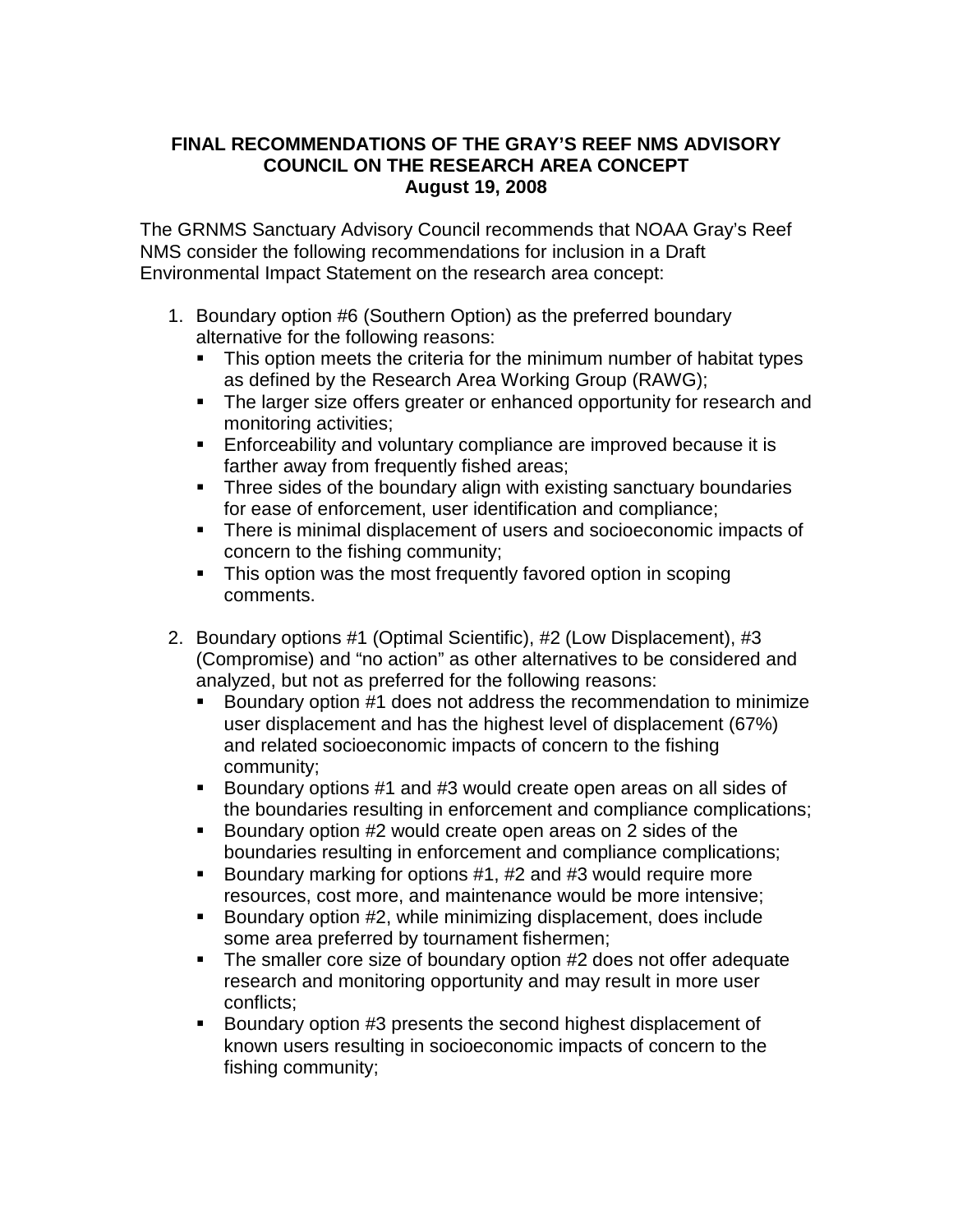- The "no action" alternative is not preferred due to expected scientific benefits of including a research area within GRNMS.
- 3. Boundary options #4 and #5 as alternatives considered but eliminated for the following reason:
	- **They do not meet the minimum criteria for habitat types as defined by** the RAWG.
- 4. That all of the above analyses be considered with the following terms of closure:
	- **Prohibit all fishing at all times based on issues of enforceability and** increased difficulty with voluntary compliance, and because of the potential impacts to the integrity of the research area;
	- Recreational diving be allowed only by permit *and* with direct supervision of NOAA and/or GRNMS staff;
	- **Boundaries be marked by line-of-sight buoys (approximately every 2** miles) around the research area; and that corner buoys also be deployed and maintained at the remaining unmarked corners of the full sanctuary;
	- **Transit through the research area be allowed with no stopping; all** fishing gear must be stowed and unavailable for use.
	- **Establish a scientific advisory group to counsel GRNMS on the types** of studies to be conducted in the research area (e.g., manipulative experiments, long-term monitoring), to assist GRNMS in evaluating the suitability of proposals and requests to conduct scientific studies within the research area, and to help GRNMS develop performance criteria for long term evaluation of the benefits of the research area. Advisory group membership should also include sport fishing, sport diving, law enforcement, education and conservation representation. The scientific advisory group will use the soon-to-bereleased GRNMS 2008 Condition Report and the 2006 Final Management Plan as guides for setting research priorities within the research area.
- 5. That other terms of closure suggested during the scoping period be eliminated from further consideration; those include:
	- "Allow trolling" the Advisory Council believes that the research area would be compromised if trolling is allowed due to:
		- Significantly increased enforcement and compliance difficulties;
		- The tight coupling between benthic and pelagic species in the shallow GRNMS marine environment;
		- The potential for increased amounts of marine debris if trolling is allowed;
		- The potential for interference that could render the research area ineffectual.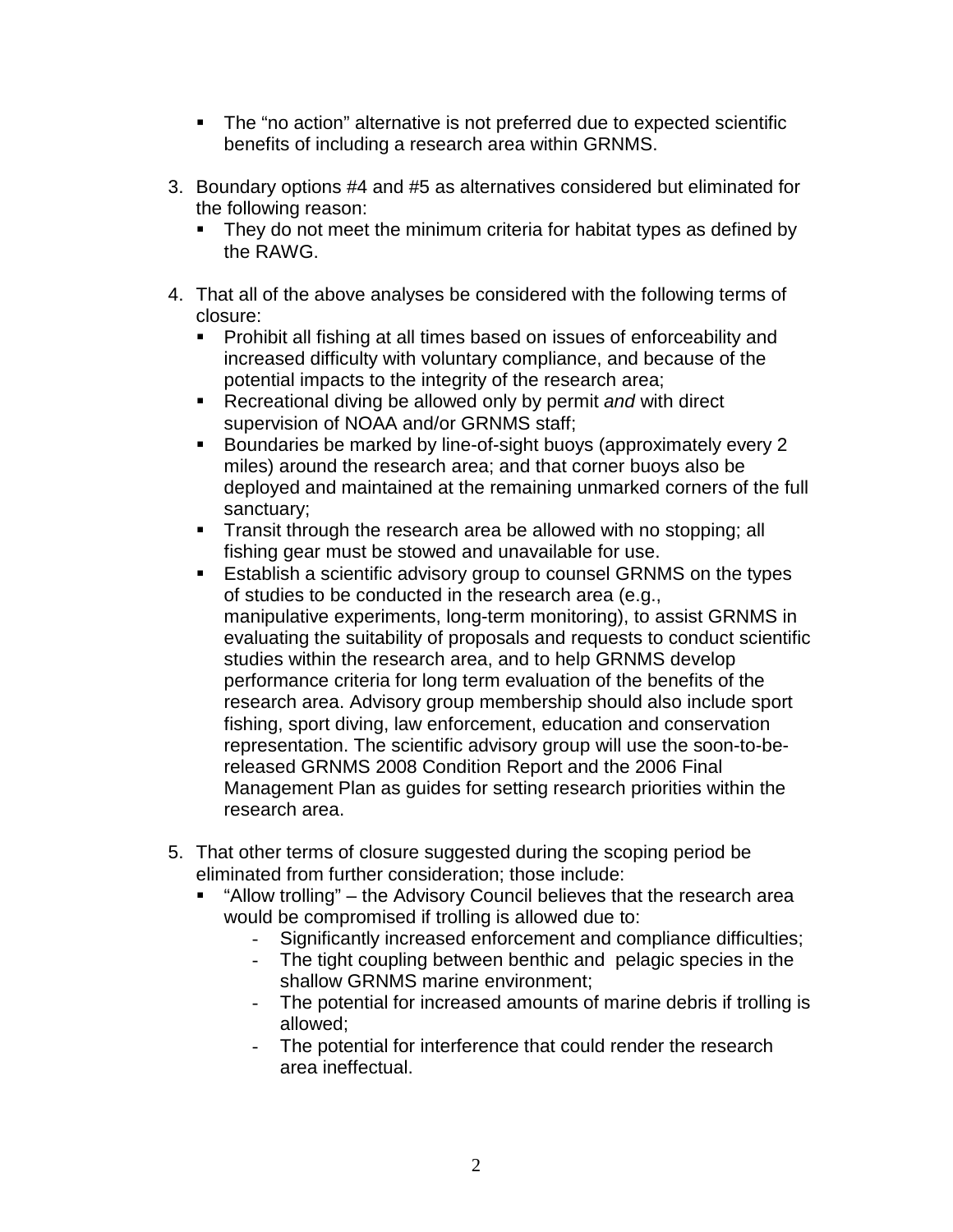- "Allow seasonal or timed access for tournament fishing" eliminate for the same reasons trolling (see above) should be eliminated.
- "Allow open access recreational diving" eliminate due to enforcement complications, the potential for damage to the resources, and interference with research projects and equipment that will be left on site.
- "Allow transit with stopping" eliminate due to the significantly increased enforcement complications and difficulty for voluntary compliance.
- "No transit, no entry" eliminate due to the potential fuel and time loss to boaters having to go around the area.
- 6. Finally, the Advisory Council believes that a research area should not be conditioned by any limit on the number of years of closure due to the possibility that long periods of time may be needed for significant changes in the ecosystem to occur. In addition, the research area can be evaluated or reviewed and may be subject to change each time the Gray's Reef NMS Management Plan is reviewed.
- 7. The Advisory Council does recognize that the public, especially displaced users such as anglers should be kept informed as to the efficacy of the research area. Therefore, it is recommended that GRNMS conduct an annual review of usage and performance criteria of the research area, and that a written report of the findings of this review be made available to all interested parties.